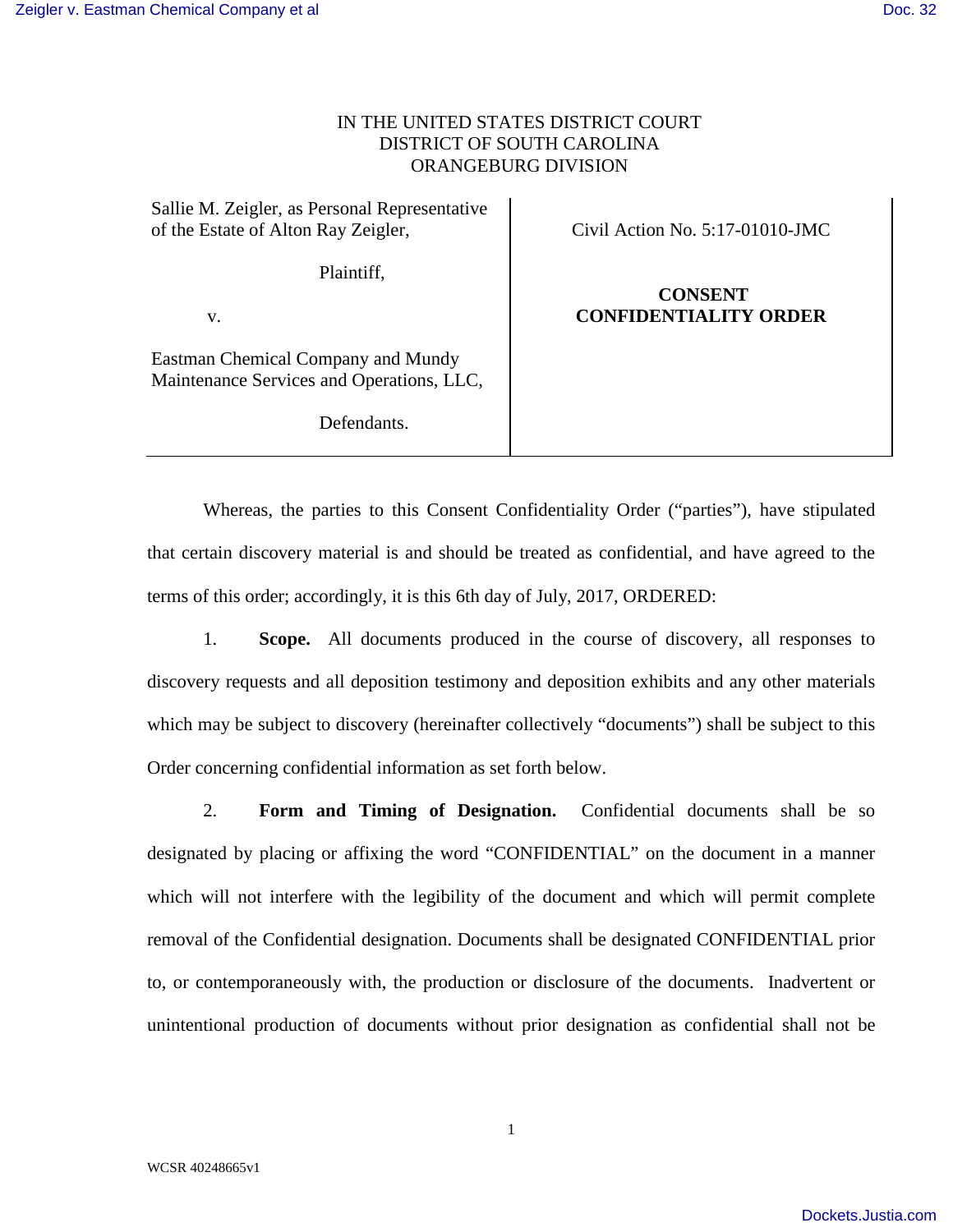deemed a waiver, in whole or in part, of the right to designate documents as confidential as otherwise allowed by this Order.

 3. **Documents Which May be Designated Confidential.** Any party may designate documents as confidential but only after review of the documents by an attorney<sup>1</sup> who has, in good faith, determined that the documents contain information protected from disclosure by statute, sensitive personal information, trade secrets, or confidential research, development, or commercial information. The certification shall be made concurrently with the disclosure of the documents, using the form attached hereto at Attachment A which shall be executed subject to the standards of Rule 11 of the Federal Rules of Civil Procedure. Information or documents which are available in the public sector may not be designated as confidential.

 4. **Depositions.** Portions of depositions shall be deemed confidential only if designated as such when the deposition is taken or within seven business days after receipt of the transcript. Such designation shall be specific as to the portions to be protected.

### 5. **Protection of Confidential Material.**

a. **General Protections.** Documents designated CONFIDENTIAL under this Order shall not be used or disclosed by the parties or counsel for the parties or any other persons identified below (¶ 5.b.) for any purposes whatsoever other than preparing for and conducting the litigation in which the documents were disclosed (including any appeal of that litigation). The parties shall not disclose documents designated as confidential to putative class members not named as plaintiffs in putative class litigation unless and until one or more classes have been certified.

 $\overline{a}$ 

 $1$  The attorney who reviews the documents and certifies them to be CONFIDENTIAL must be admitted to the Bar of at least one state but need not be admitted to practice in the District of South Carolina and need not apply for *pro hac vice* admission. By signing the certification, counsel submits to the jurisdiction of this court in regard to the certification.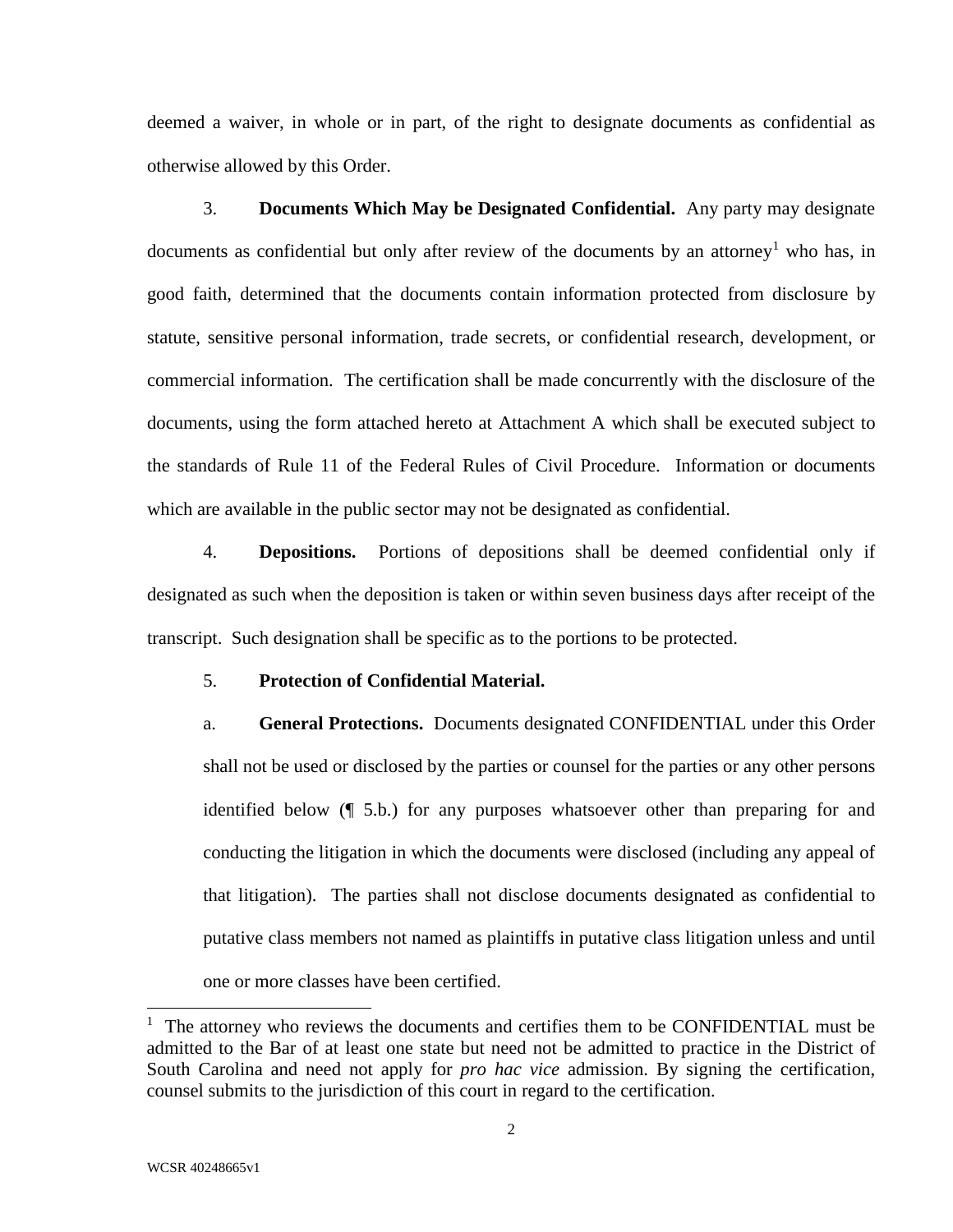b. **Limited Third Party Disclosures.** The parties and counsel for the parties shall not disclose or permit the disclosure of any documents designated CONFIDENTIAL under the terms of this Order to any other person or entity except as set forth in subparagraphs (1)-(5) below, and then only after the person to whom disclosure is to be made has executed an acknowledgment (in the form set forth at Attachment B hereto), that he or she has read and understands the terms of this Order and is bound by it. Subject to these requirements, the following categories of persons may be allowed to review documents which have been designated CONFIDENTIAL pursuant to this Order:

(1) counsel and employees of counsel for the parties who have responsibility for the preparation and trial of the lawsuit;

(2) parties and employees of a party to this Order but only to the extent counsel shall certify that the specifically named individual party or employee's assistance is necessary to the conduct of the litigation in which the information is disclosed<sup>2</sup>;

(3) court reporters engaged for depositions and those persons, if any, specifically engaged for the limited purpose of making photocopies of documents; (4) consultants, investigators, or experts (hereinafter referred to collectively as "experts") employed by the parties or counsel for the parties to assist in the preparation and trial of the lawsuit; and

(5) other persons only upon consent of the producing party or upon order of the court and on such conditions as are agreed to or ordered.

 $\overline{a}$ 

 $2<sup>2</sup>$  At or prior to the time such party or employee completes his or her acknowledgment of review of this Order and agreement to be bound by it (Attachment B hereto), counsel shall complete a certification in the form shown at Attachment C hereto. Counsel shall retain the certification together with the form signed by the party or employee.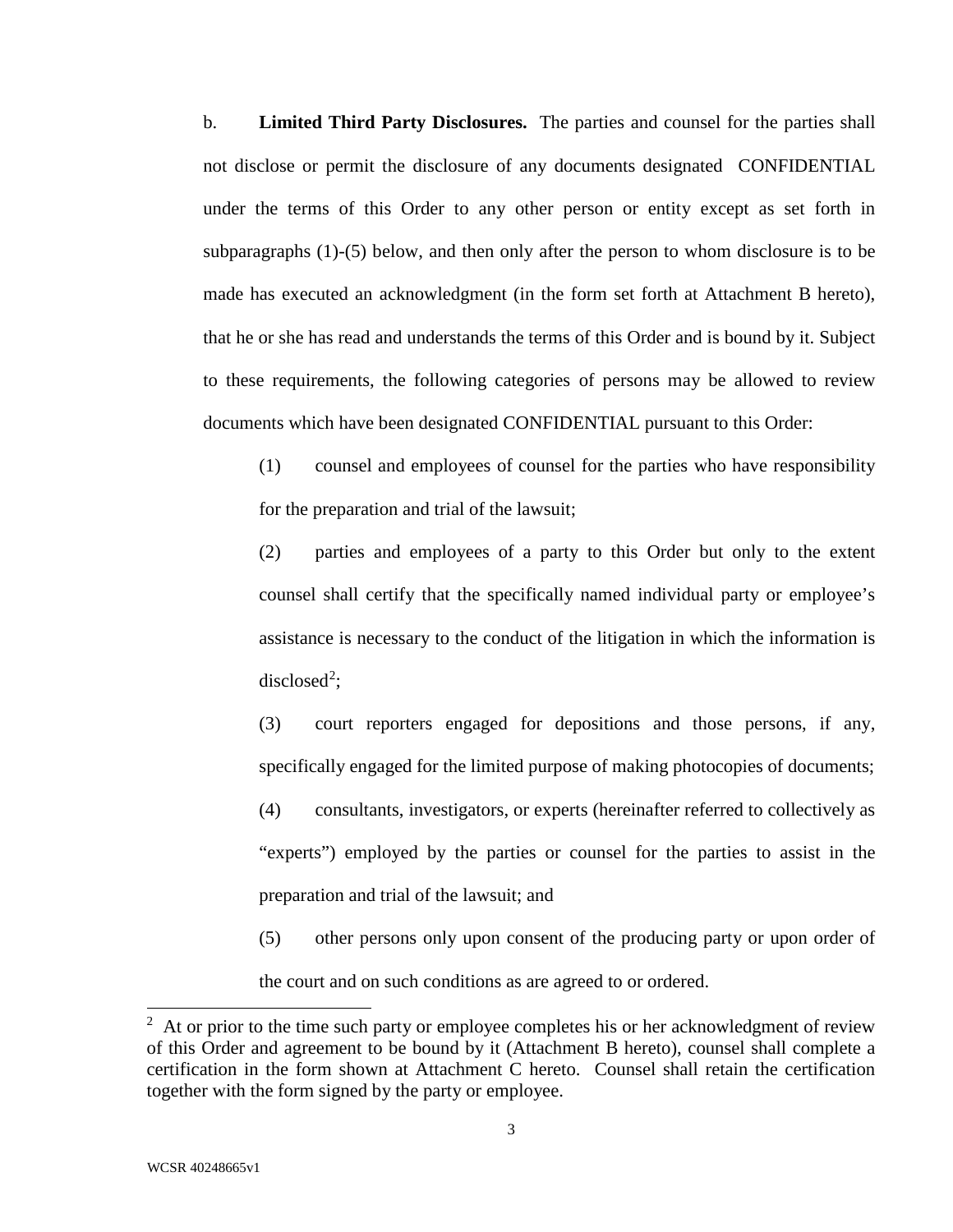c. **Control of Documents.** Counsel for the parties shall take reasonable efforts to prevent unauthorized disclosure of documents designated as Confidential pursuant to the terms of this order. Counsel shall maintain a record of those persons, including employees of counsel, who have reviewed or been given access to the documents along with the originals of the forms signed by those persons acknowledging their obligations under this Order.

d. **Copies.** All copies, duplicates, extracts, summaries or descriptions (hereinafter referred to collectively as "copies"), of documents designated as Confidential under this Order or any portion of such a document, shall be immediately affixed with the designation "CONFIDENTIAL" if the word does not already appear on the copy. All such copies shall be afforded the full protection of this Order.

 6. **Filing of Confidential Materials.**In the event a party seeks to file any material that is subject to protection under this Order with the court, that party shall take appropriate action to insure that the documents receive proper protection from public disclosure including: (1) filing a redacted document with the consent of the party who designated the document as confidential; (2) where appropriate (*e.g.* in relation to discovery and evidentiary motions), submitting the documents solely for *in camera* review; or (3) where the preceding measures are not adequate, seeking permission to file the document under seal pursuant to the procedural steps set forth in Local Civil Rule 5.03, DSC, or such other rule or procedure as may apply in the relevant jurisdiction. Absent extraordinary circumstances making prior consultation impractical or inappropriate, the party seeking to submit the document to the court shall first consult with counsel for the party who designated the document as confidential to determine if some measure less restrictive than filing the document under seal may serve to provide adequate protection.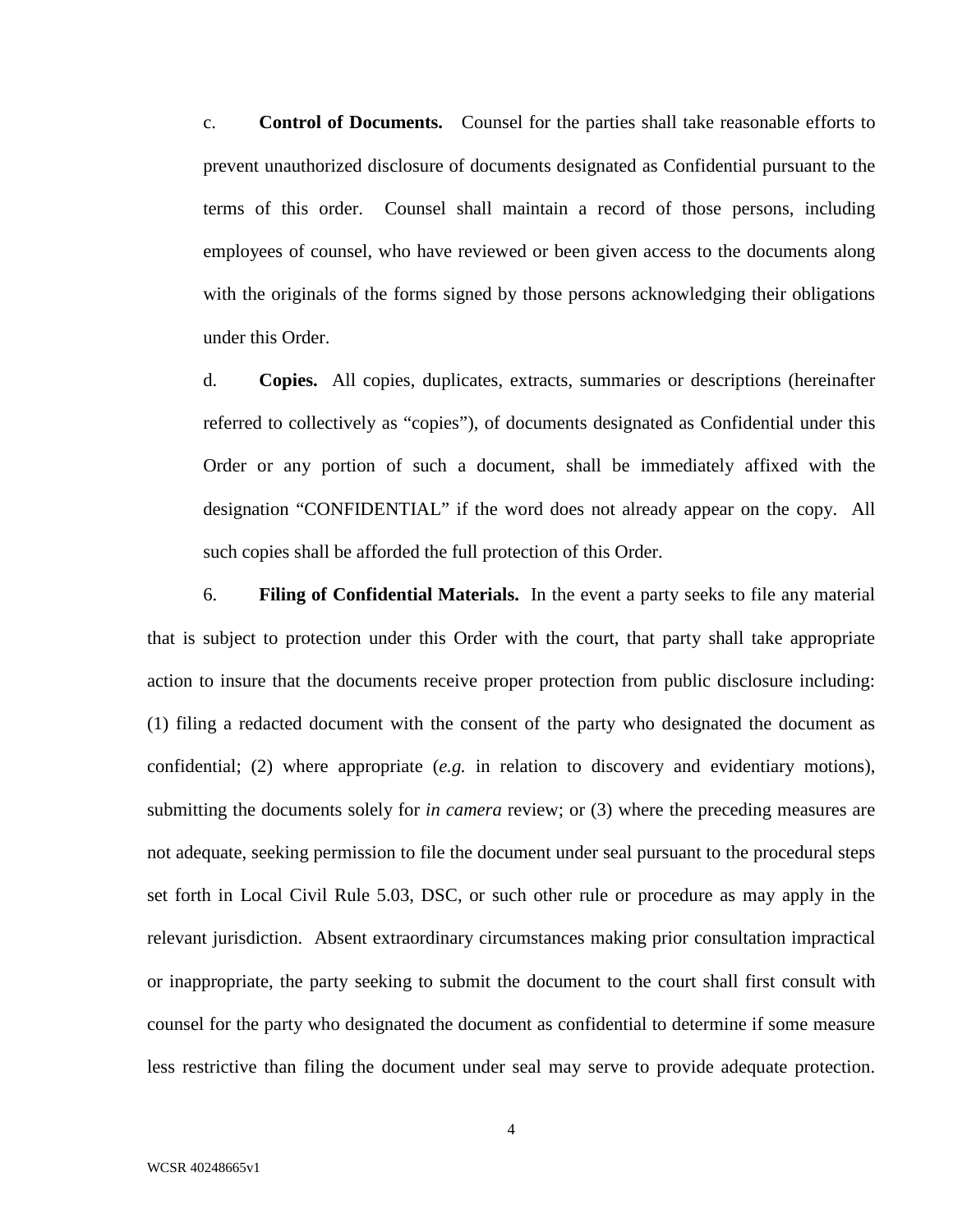This duty exists irrespective of the duty to consult on the underlying motion. Nothing in this Order shall be construed as a prior directive to the Clerk of Court to allow any document be filed under seal. The parties understand that documents may be filed under seal only with the permission of the court after proper motion pursuant to Local Civil Rule 5.03.

 7. **Greater Protection of Specific Documents.** No party may withhold information from discovery on the ground that it requires protection greater than that afforded by this Order unless the party moves for an Order providing such special protection.

 8. **Challenges to Designation as Confidential.** Any CONFIDENTIAL designation is subject to challenge. The following procedures shall apply to any such challenge.

a. The burden of proving the necessity of a Confidential designation remains with the party asserting confidentiality.

b. A party who contends that documents designated CONFIDENTIAL are not entitled to confidential treatment shall give written notice to the party who affixed the designation of the specific basis for the challenge. The party who so designated the documents shall have fifteen (15) days from service of the written notice to determine if the dispute can be resolved without judicial intervention and, if not, to move for an Order confirming the Confidential designation.

c. Notwithstanding any challenge to the designation of documents as confidential, all material previously designated CONFIDENTIAL shall continue to be treated as subject to the full protections of this Order until one of the following occurs:

(1) the party who claims that the documents are confidential withdraws such designation in writing;

5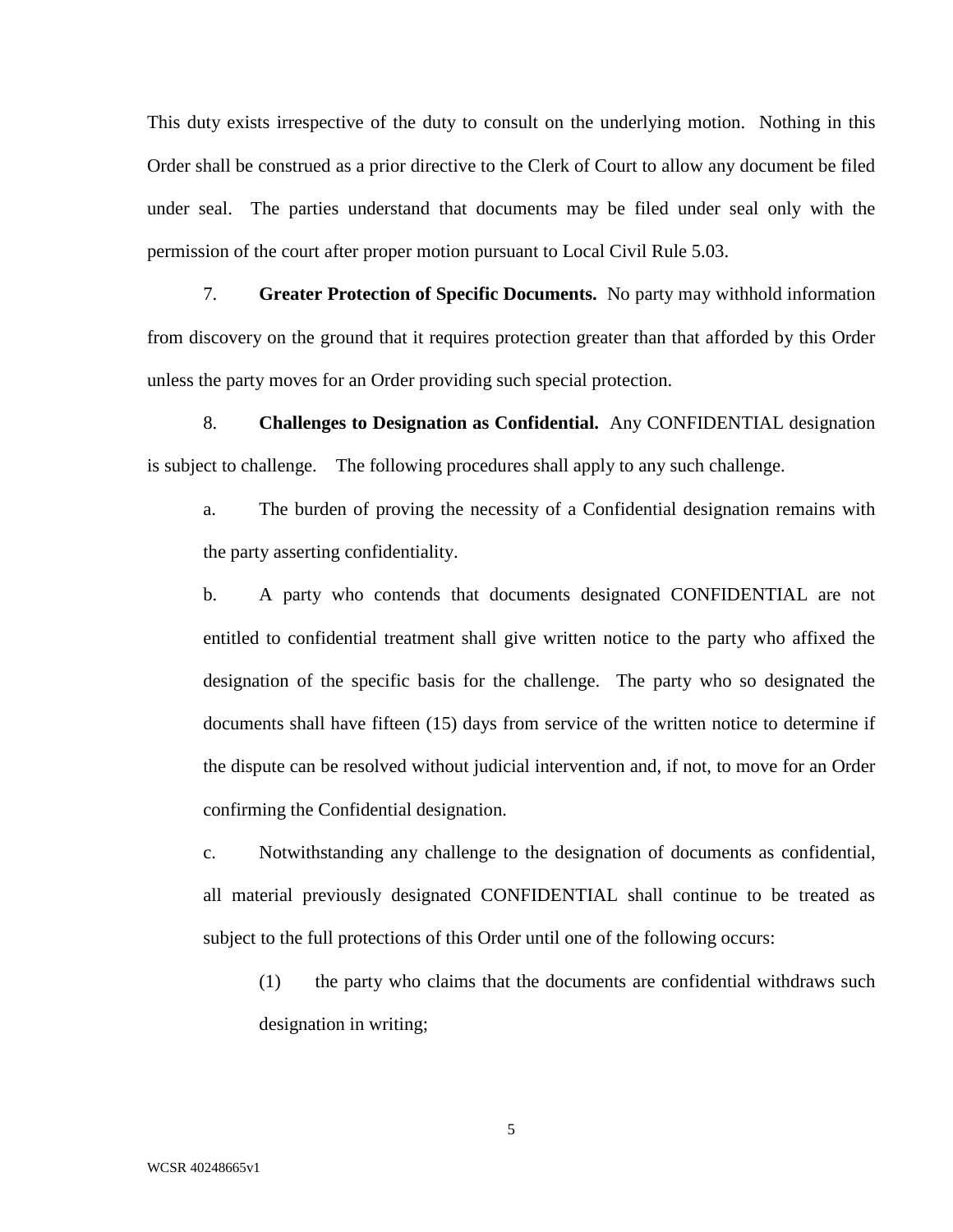(2) the party who claims that the documents are confidential fails to move timely for an Order designating the documents as confidential as set forth in paragraph 8.b. above; or

(3) the court rules that the documents should no longer be designated as confidential information.

d. Challenges to the confidentiality of documents may be made at any time and are not waived by the failure to raise the challenge at the time of initial disclosure or designation.

#### 9. **Treatment on Conclusion of Litigation.**

a. **Order Remains in Effect.** All provisions of this Order restricting the use of documents designated CONFIDENTIAL shall continue to be binding after the conclusion of the litigation unless otherwise agreed or ordered.

b. **Return of CONFIDENTIAL Documents.** Within thirty (30) days after the conclusion of the litigation, including conclusion of any appeal, all documents treated as confidential under this Order, including copies as defined above (¶5.d.) shall be returned to the producing party unless: (1) the document has been entered as evidence or filed (unless introduced or filed under seal); (2) the parties stipulate to destruction in lieu of return; or (3) as to documents containing the notations, summations, or other mental impressions of the receiving party, that party elects destruction.Notwithstanding the above requirements to return or destroy documents, counsel may retain attorney work product including an index which refers or relates to information designated CONFIDENTIAL so long as that work product does not duplicate verbatim substantial portions of the text of confidential documents. This work product continues to be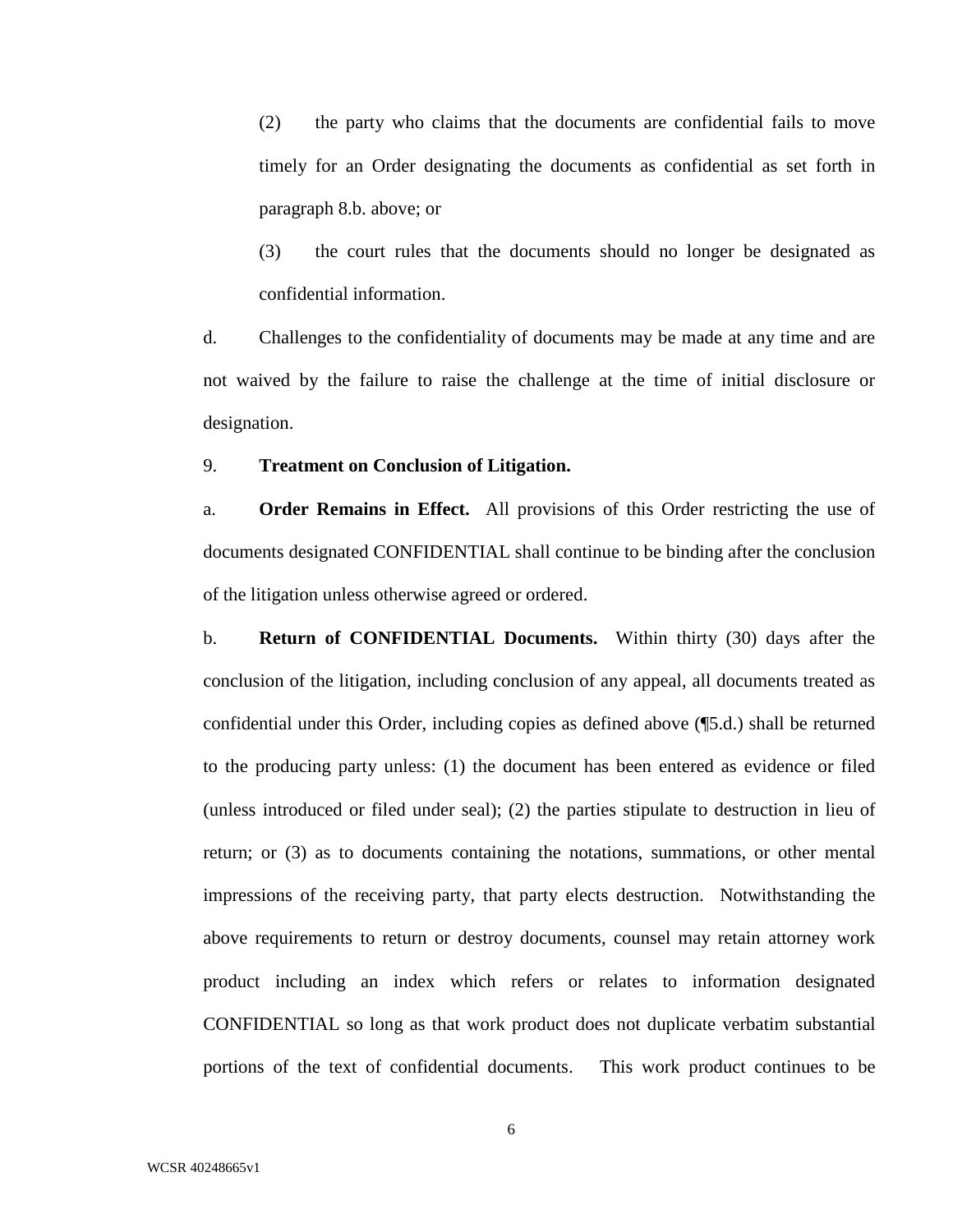Confidential under the terms of this Order. An attorney may use his or her work product in a subsequent litigation provided that its use does not disclose the confidential documents.

 10. **Order Subject to Modification.** This Order shall be subject to modification on motion of any party or any other person who may show an adequate interest in the matter to intervene for purposes of addressing the scope and terms of this Order. The Order shall not, however, be modified until the parties shall have been given notice and an opportunity to be heard on the proposed modification.

 11. **No Judicial Determination.** This Order is entered based on the representations and agreements of the parties and for the purpose of facilitating discovery. Nothing herein shall be construed or presented as a judicial determination that any specific document or item of information designated as CONFIDENTIAL by counsel is subject to protection under Rule 26(c) of the Federal Rules of Civil Procedure or otherwise until such time as a document-specific ruling shall have been made.

 12. **Persons Bound.** This Order shall take effect when entered and shall be binding upon: (1) counsel who signed below and their respective law firms; and (2) their respective clients.

IT IS SO ORDERED.

 s/J. Michelle Childs UNITED STATES DISTRICT JUDGE

Columbia, South Carolina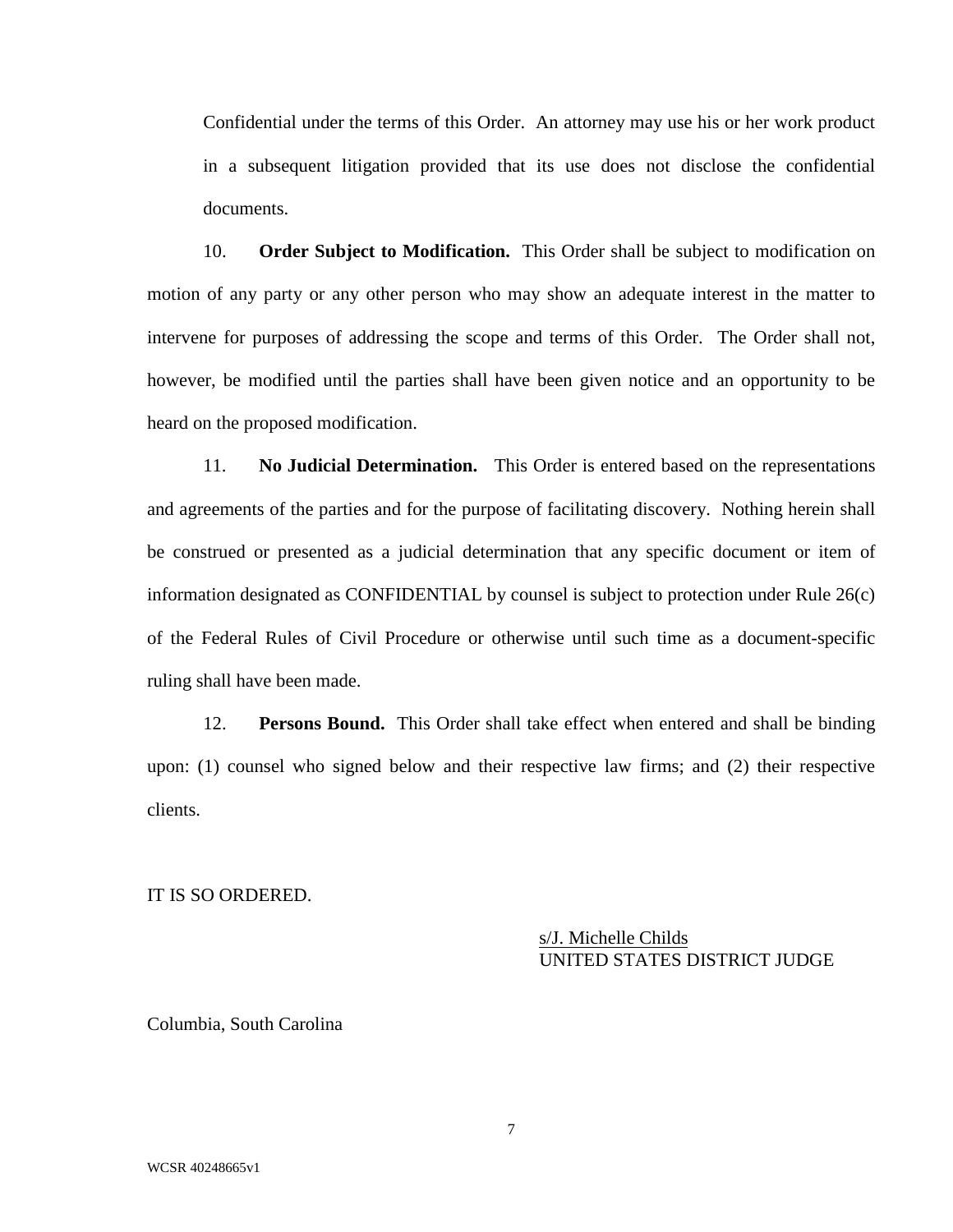## **ATTACHMENT A CERTIFICATION BY COUNSEL OF DESIGNATION OF INFORMATION AS CONFIDENTIAL**

## IN THE UNITED STATES DISTRICT COURT DISTRICT OF SOUTH CAROLINA ORANGEBURG DIVISION

Sallie M. Zeigler, as Personal Representative of the Estate of Alton Ray Zeigler,

Plaintiff,

v.

Eastman Chemical Company and Mundy Maintenance Services and Operations, LLC,

Defendants.

Civil Action No. 5:17-01010-JMC

# **CERTIFICATION OF COUNSEL OF DESIGNATION OF INFORMATION AS CONFIDENTIAL**

Documents produced herewith **[whose bates numbers are listed below (or) which are listed on the attached index]** have been marked as CONFIDENTIAL subject to the Confidentiality Order entered in this action which Order is dated [confidentiality order date].

By signing below, I am certifying that I have personally reviewed the marked documents and believe, based on that review, that they are properly subject to protection under the terms of Paragraph 3 of the Confidentiality Order.

Check and complete one of the two options below.

- ❑ I am a member of the Bar of the United States District Court for the District of South Carolina. My District Court Bar number is [District Court Bar #].
- ❑ I am not a member of the Bar of the United States District Court for the District of South Carolina but am admitted to the bar of one or more states. The state in which I conduct the majority of my practice is [state in which I practice most] where my Bar number is [that state's Bar #]. I understand that by completing this certification I am submitting to the jurisdiction of the United States District Court for the District of South Carolina as to any matter relating to this certification.

Date:

Signature of Counsel

Printed Name of Counsel

8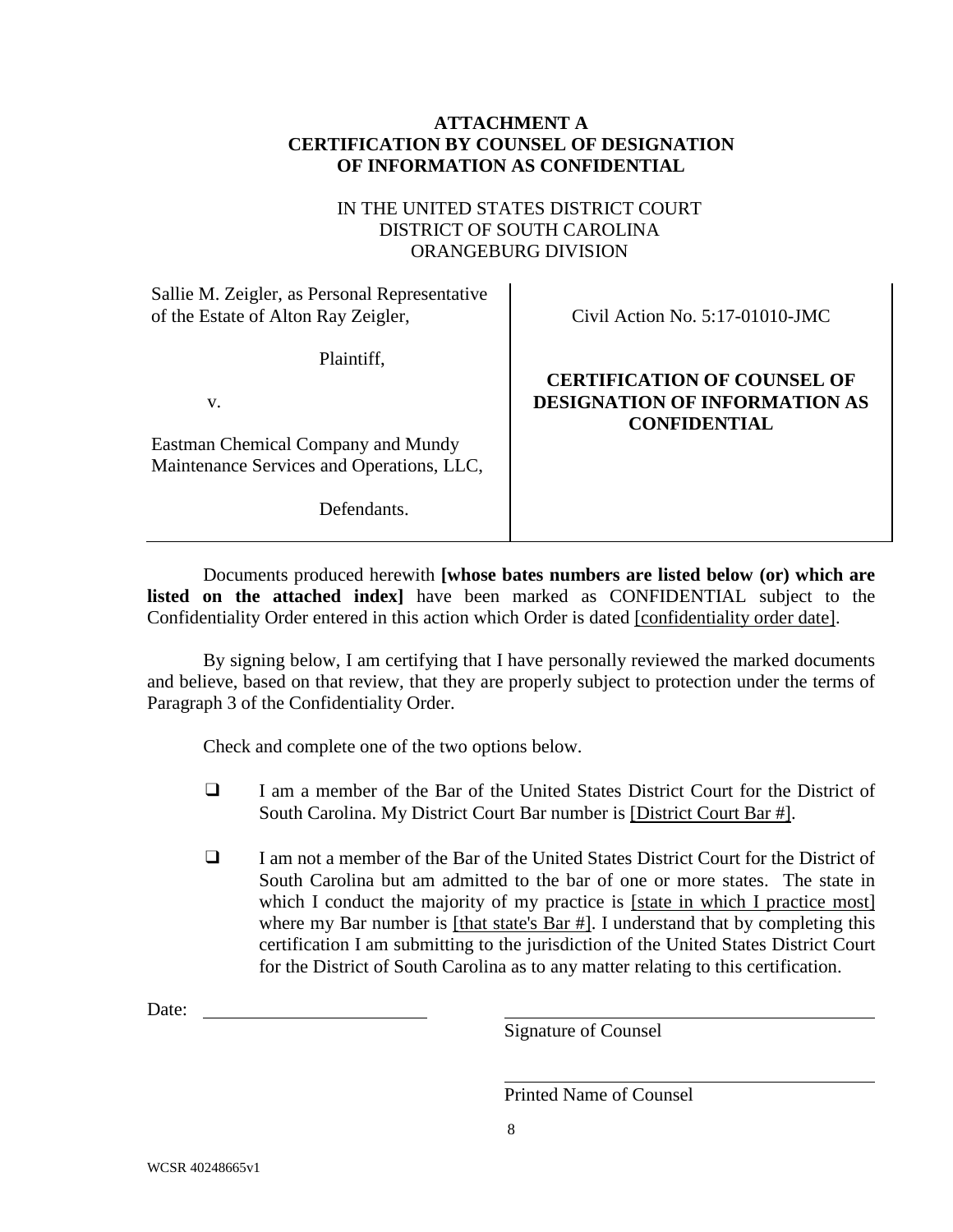#### **ATTACHMENT B**

### **ACKNOWLEDGMENT OF UNDERSTANDING AND AGREEMENT TO BE BOUND**

### IN THE UNITED STATES DISTRICT COURT DISTRICT OF SOUTH CAROLINA ORANGEBURG DIVISION

| Sallie M. Zeigler, as Personal Representative<br>of the Estate of Alton Ray Zeigler,           | Civil Action No. $5:17-01010$ -JMC                                             |
|------------------------------------------------------------------------------------------------|--------------------------------------------------------------------------------|
| Plaintiff,<br>V.                                                                               | <b>ACKNOWLEDGEMENT OF</b><br>UNDERSTANDING AND AGREEMENT TO<br><b>BE BOUND</b> |
| Eastman Chemical Company and Mundy<br>Maintenance Services and Operations, LLC,<br>Defendants. |                                                                                |

 The undersigned hereby acknowledges that he or she has read the Confidentiality Order dated [confidentiality order date], in the above captioned action, understands the terms thereof, and agrees to be bound by such terms. The undersigned submits to the jurisdiction of the United States District Court for the District of South Carolina in matters relating to the Confidentiality Order and understands that the terms of said Order obligate him/her to use discovery materials designated CONFIDENTIAL solely for the purposes of the above-captioned action, and not to disclose any such confidential information to any other person, firm or concern.

The undersigned acknowledges that violation of the Stipulated Confidentiality Order may result in penalties for contempt of court.

| Name:                    |  |
|--------------------------|--|
| Job Title:               |  |
| Employer:                |  |
| <b>Business Address:</b> |  |
|                          |  |

Date:

Signature